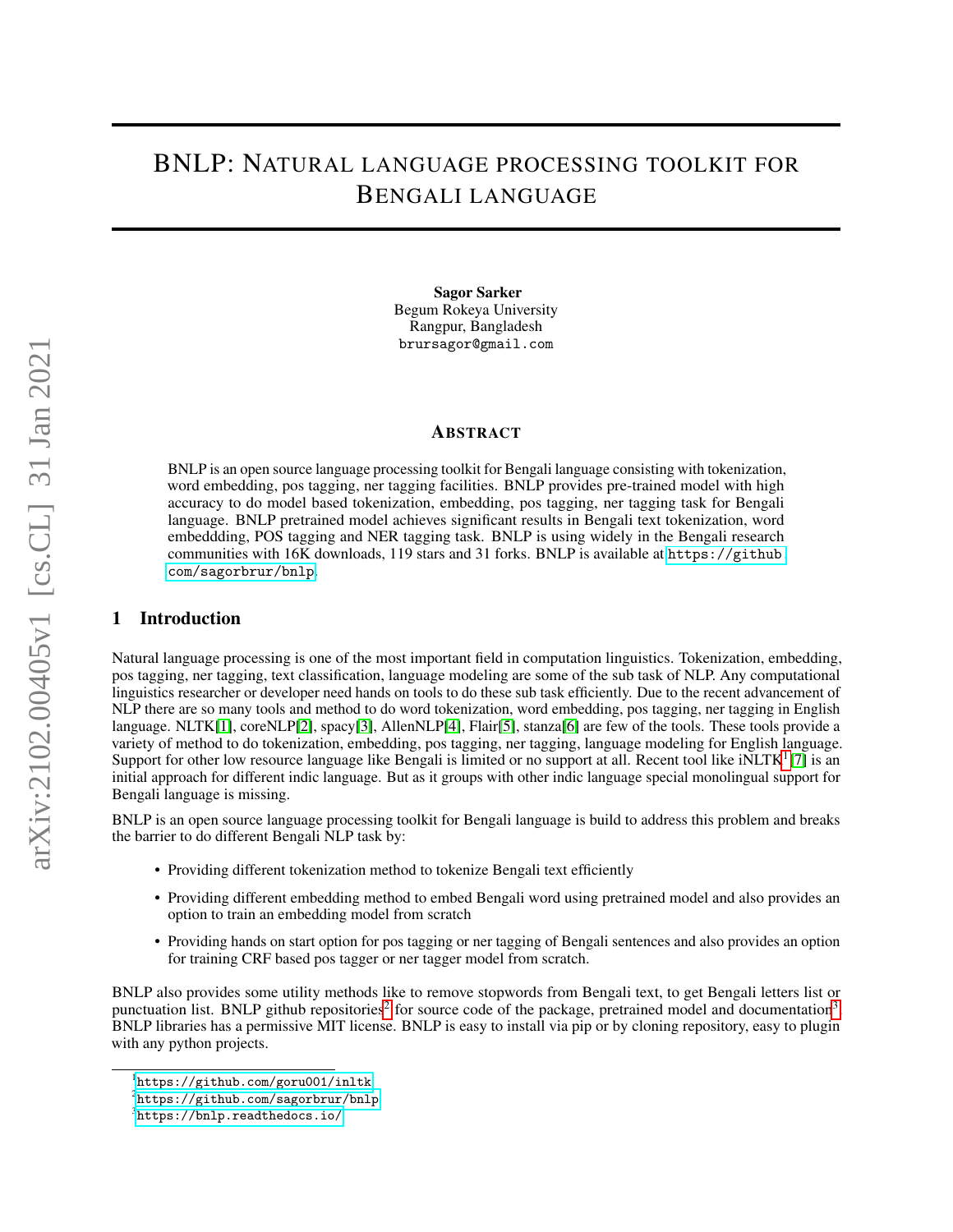

Figure 1: Overview of BNLP's pipeline. BNLP takes raw text as input, and produces trained model of sentencepiece, word2vec and fasttext. Using that trained model BNLP prediction API do different prediction task.

| from bnlp import BasicTokenizer                        |
|--------------------------------------------------------|
| $basic t = BasicTokenizer()$                           |
|                                                        |
| $tokens = basic t.tokenize(raw text)$<br>print(tokens) |
| # output: ["আমি", "বাংলায়", "গাৰ", "গাই', ""]         |

Figure 2: BNLP Basic Tokenization API

# 2 BNLP API

BNLP tool is too simple to use. Researcher or developer can integrate this tool with installing simple python package. In this section we are describing how to do different NLP task for Bengali text using BNLP toolkit.

## 2.1 Tokenization

BNLP provides three different tokenization option to tokenize Bengali text. Under rule based tokenizer BNLP provides Basic Tokenizer a punctuation splitting tokenizer and NLTK<sup>[4](#page-1-0)</sup> tokenizer. As NLTK tokenizer is for English language, we modified nltk tokenize output to use it for Bengali language keeping in mind the difference between punctuation of English and Bengali. Under model based tokenization BNLP provides sentencepice<sup>[5](#page-1-1)</sup> tokenizer for Bengali text called Bengali Sentencepiece. Bengali sentencepiece api provide two option, pretrained sentencepiece model and training sentencepiece model. Anyone can tokenize Bengali text using pretrained sentencepiece model or can train their own Bengali sentencepiece model by calling train api.

#### 2.2 Embedding

BNLP provides two different embedding option to embed Bengali words, one is Bengali word2vec and Bengali fasttext. Both Bengali word2vec and fasttext has two option, one is embed Bengali word using pretrained model and another is train Bengali word2vec/fasttext model from scratch. For both embedding model we used gensim<sup>[6](#page-1-2)</sup> embedding api and trained with Bengali corpora.

<span id="page-1-0"></span><sup>4</sup> <https://github.com/nltk/nltk>

<span id="page-1-1"></span> $^{5}$ <https://github.com/google/sentencepiece>

<span id="page-1-2"></span> $^6$ <https://github.com/RaRe-Technologies/gensim>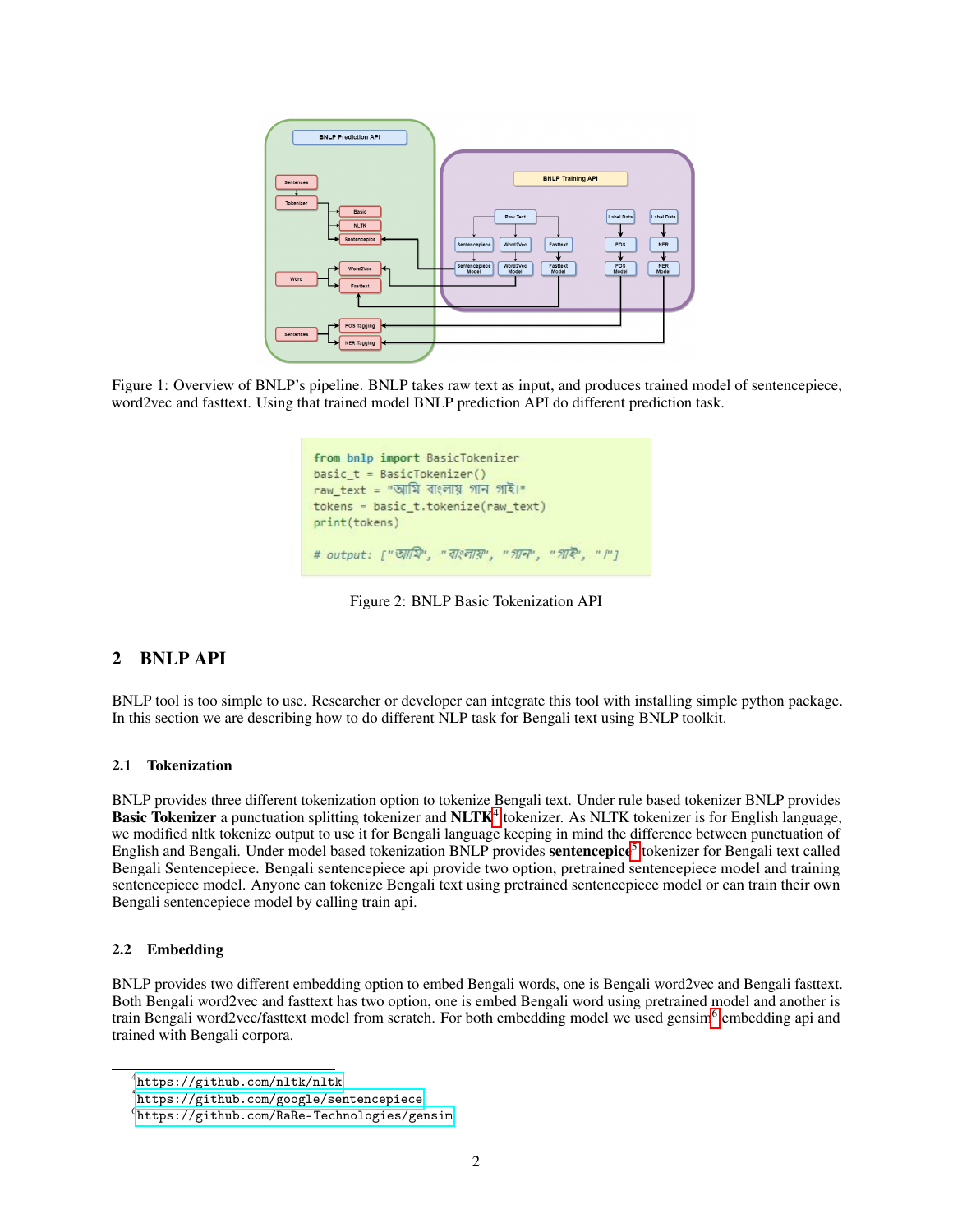#### from bnlp import BengaliWord2Vec

```
bwy = BengaliWord2Vec()model_path = "model/bengali_word2vec.model"
word = 'আমার'
vector = bwv.generate_word_vector(model_path, word)
print(vector.shape)
print(vector)
```
#### Figure 3: BNLP Word2Vec API

from bnlp import ner  $bn_ner = NER()$ model path = "model/bn pos\_model.pkl" text = "সে ঢাকায় থাকে।" res = bn\_ner.tag(model\_path, text)  $print(res)$  $\# \ [(\ ' \mathcal{O} \! T\! \ , \ '0\ '), \ (\ ' \overline{5} \! / \overline{6} \overline{7} \overline{3} \! \ , \ 'S\text{-} L0 \mathsf{C}\ '), \ (\ ' \, \text{$\mathfrak{N} \! \mathfrak{C} \! \mathfrak{P}'\! \ , \ '0\ ') \ ]$ 



## 2.3 POS Tagging

BNLP provides a hands on starting option for pos tagging to Bengali by giving a method to tag pos from given sentence using pretrained CRF model and also train a CRF model by giving custom data.

## 2.4 NER Tagging

Similar to pos tagging BNLP provides a hands on starting option to NER tagging for Bengali sentences and also provides an option to train a CRF based NER model using custom data.

Apart from this BNLP provides some extra utilities methods like getting Bengali stopwords, letters, punctuation from Corpus class.

# 3 BNLP Training and Evaluation

In this section we describe about different BNLP model training datasets, training procedure, evaluation procedures.

## 3.1 Datasets

For training sentencepiece, word2vec, fasttext we used Bengali raw text data from two sources. One is wikipedia<sup>[7](#page-2-0)</sup> dump dataset and another is crawl news articles from different news portal sites. As shown in Table [1](#page-2-1) our raw data contains total of 99139 wikipedia Bengali articles and 127867 news articles. Wikipedia corpus contains total of 1818523 sentenes with 32908419 tokens. News articles corpus contains total of 4017940 sentences with 60526710 tokens.

<span id="page-2-0"></span> $^{7}$ <https://dumps.wikimedia.org/bnwiki/latest/>

| <b>Corpus</b> | <b>Articles</b> | <b>Sentences</b> | Tokens   |
|---------------|-----------------|------------------|----------|
| Wikipedia     | 99139           | 1818523          | 32908419 |
| News Articles | 127867          | 4017940          | 60526710 |
| Total         | 227006          | 5836463          | 93435129 |

<span id="page-2-1"></span>Table 1: Statistics of Datasets used for training sentencepiece, word2vec, fasttext Models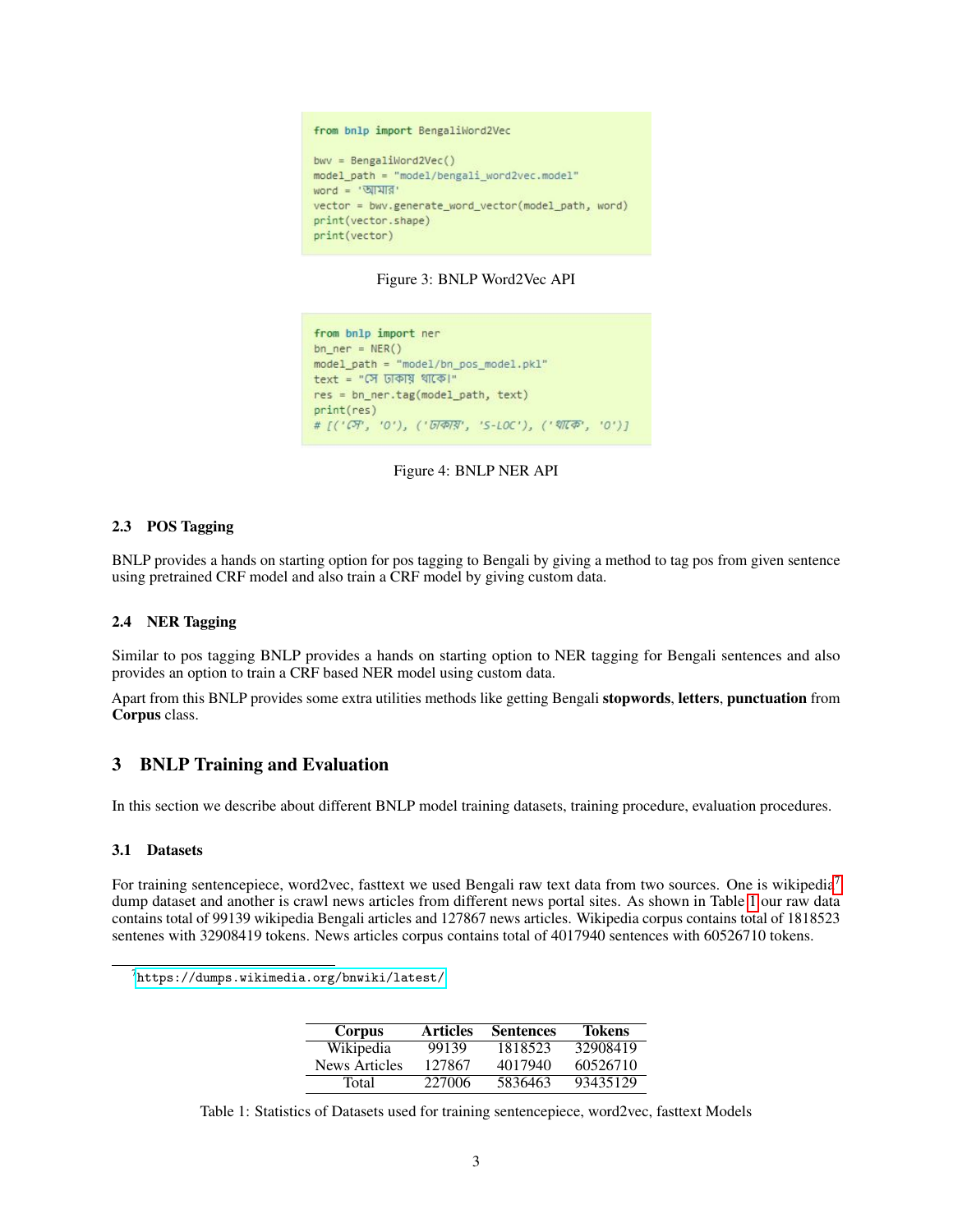|     | <b>Sentences</b> | Train | Test |
|-----|------------------|-------|------|
| POS | 2997             | 2247  | 750  |
| NER | 67719            | 64155 | 3564 |

<span id="page-3-2"></span>Table 2: Statistics of POS and NER datasets

|            | <b>Precision</b> | Recall | F1    |
|------------|------------------|--------|-------|
| POS.       | 81.74            | 79.78  | 80.75 |
| <b>NER</b> | 74.15            | 60.91  | 66.88 |

<span id="page-3-3"></span>Table 3: Evaluation results of POS and NER model

For POS tagging we used nltr<sup>[8](#page-3-1)</sup> datasets which contains total of 2997 sentences. We split that datasets into 2247 train and 750 test set and train our POS tagging model. For NER we used NER-Bangla-Datasets [\[8\]](#page-4-6) which contains total of 67719 data with 64155 train and 3564 test. Table [2](#page-3-2) provides details statistics of POS and NER datasets.

#### 3.2 Training and Evaluation

We train sentencepiece model with our raw text data with vocab size 50000. As sentencepiece provide us end-to-end system for training and tokenizing we did not do any preprocessing task in our raw text datasets.

We train our word2vec model with embedding dimention 300, window size 5, minimum number of word occurrences 1, and total workers number 8. We train it total of 50000 iterations.

For training fasttext we set embedding dimension 300, windows size 5, number of minimum word occurrences 1, model type skipgram, learning rate 0.05. We trained total of 50 epochs and our loss is 0.318668.

Our CRF based POS tagging model and NER tagging model training approach is similar. We splited data into 75% train and 25% test. Our evaluation result for POS tagging model is 80.75 F1 score and NER model is 66.88 F1 score. Table [3](#page-3-3) describe details about evaluation results.

# 4 Related Works

There are significant number of open-source NLP tools for English language. Tools like NLTK[\[1\]](#page-3-0), coreNLP[\[2\]](#page-4-0), spacy[\[3\]](#page-4-1), AllenNLP[\[4\]](#page-4-2), Flair[\[5\]](#page-4-3), stanza[\[6\]](#page-4-4) are few of them. These tools mostly build for English language and has limited or no support for other languages. Specially a low resource language like Bengali, there is huge scarcity of tool to process it. iNLTK[\[7\]](#page-4-5) is an initial approach to help process Bengali language with tokenization, language model support. But as it's group with different indic language, specail monolingual concern for Bengali language is missing. Keeping that concern in mind we build BNLP to support specially for Bengali language and provides tokenization, embedding, pos, ner supports.

# 5 Conclusion and Future Work

BNLP language processing toolkit provides tokenization, embedding, pos tagging, ner tagging, language modeling facilities for Bengali language. BNLP pertrained model achieves significant results in Bengali text tokenizing, word embeddding, POS tagging and NER tagging task. BNLP is using widely in Bengali language research communities and appreciated by the communities.

We are working on extending the support tools like stemming, lemmatizing, corpus support for BNLP in future. We are working on to add language model based support like BERT based LM in BNLP so that researcher can use it for different downstream task efficiently. While these task under development, we are hopping that BNLP will accelerate Bengali NLP research and development.

# References

<span id="page-3-0"></span>[1] Edward Loper and Steven Bird. Nltk: the natural language toolkit. *CoRR*, cs.CL/0205028, 07 2002.

<span id="page-3-1"></span> $^8$ https://github.com/abhishekgupta $92$ /bangla\_pos\_tagger